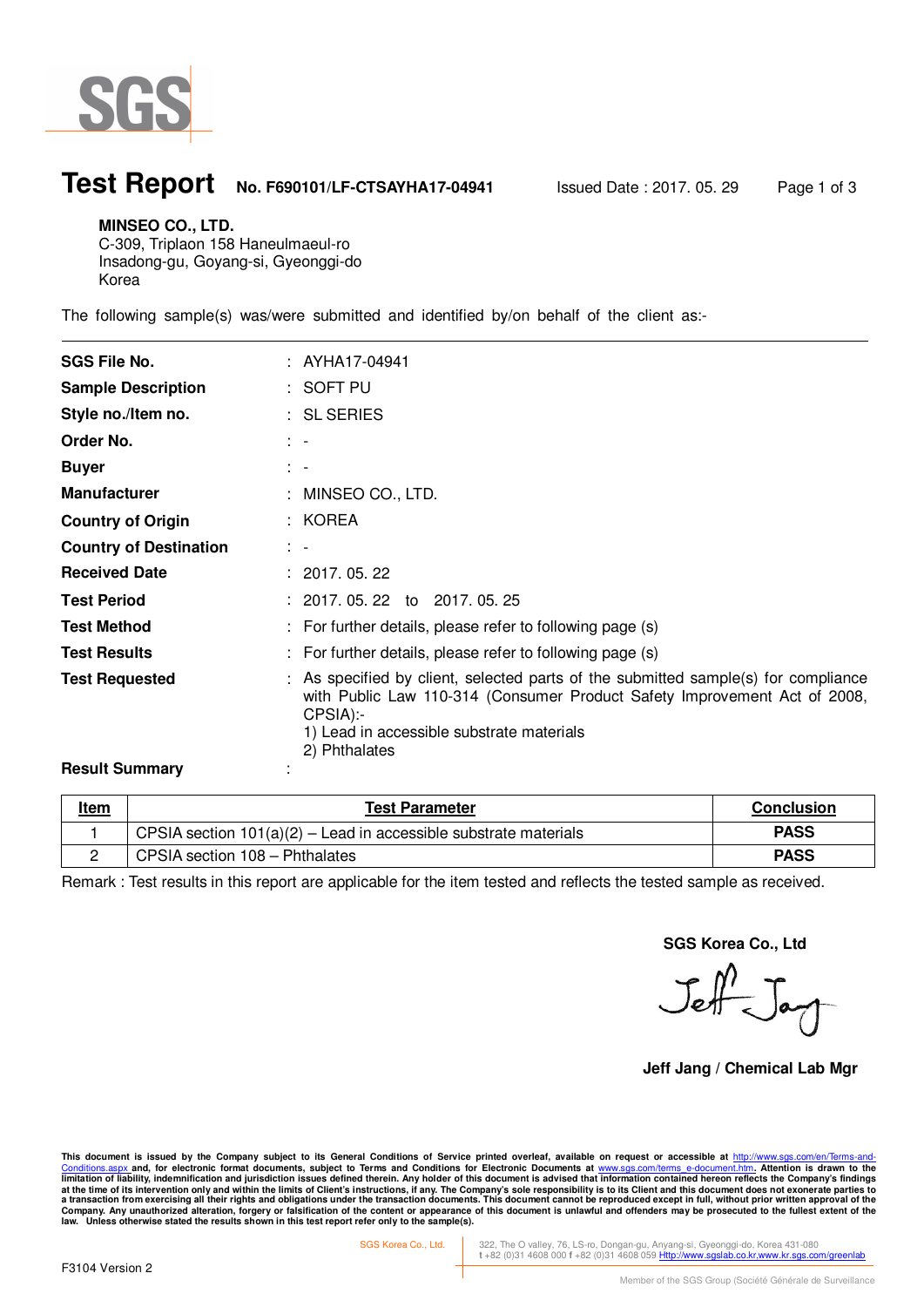

## **Test Report No. F690101/LF-CTSAYHA17-04941** Issued Date : 2017. 05. 29 Page 2 of 3

### **Result(s)**

### **1) Lead in accessible substrate materials**

Method (non-metallic materials): CPSC Test Method: CPSC-CH-E1002-08.1. Analysis was performed by ICP-OES.

| <b>Test Items</b> | <b>MDL</b> | Result(s)   | <b>Permissible Limit</b> |
|-------------------|------------|-------------|--------------------------|
| Lead (Pb)         | $0.002\%$  | ND          | 0.01%                    |
| <b>Conclusion</b> | ٠          | <b>PASS</b> | $\overline{\phantom{0}}$ |

#### Sample Description:

1. Green PU

Note:  $(1)$  ND = not detected  $(<sub>MDL</sub>)$ 

(2) MDL = Method Detection Limit

(3)  $% =$  percentage by weight

#### **2) Phthalates**

Method: With reference to CPSC-CH-C1001-09.3. Analysis was performed by GC-MS.

Concentration of phthalates in components of toy that can be placed in the mouth or childcare article

| <b>Test item</b>                    | CAS No.                    | <b>MDL</b> | Result(s)   | <b>Permissible</b> |
|-------------------------------------|----------------------------|------------|-------------|--------------------|
|                                     |                            |            |             | Limit              |
| Dibutyl Phthalate (DBP)             | 84-74-2                    | 0.005%     | ND.         | 0.1%               |
| Benzylbutyl Phthalate (BBP)         | 85-68-7                    | 0.005%     | ND.         | 0.1%               |
| Bis-(2-ethylhexyl) Phthalate (DEHP) | $117 - 81 - 7$             | 0.005%     | <b>ND</b>   | 0.1%               |
| Diisononyl Phthalate (DINP)         | 28553-12-0 /<br>68515-48-0 | 0.005%     | <b>ND</b>   | 0.1%               |
| Di-n-octyl Phthalate (DNOP)         | 117-84-0                   | $0.005 \%$ | ND.         | 0.1%               |
| Diisodecyl Phthalate (DIDP)         | 26761-40-0 /<br>68515-49-1 | 0.005%     | ND.         | 0.1%               |
| <b>Conclusion</b>                   |                            |            | <b>PASS</b> |                    |

#### Sample Description:

1. Green PU

Note:  $(1)$  ND = not detected  $(<sub>MDL</sub>)$ 

- (2) MDL = Method Detection Limit
- (3)  $% =$  percentage by weight
- $(4) 1\% = 10000$ ppm (mg/kg)

This document is issued by the Company subject to its General Conditions of Service printed overleaf, available on request or accessible at <u>http://www.sgs.com/en/Terms-and-</u><br><u>Conditions.aspx </u>and, for electronic format do limitation of liability, indemnification and jurisdiction issues defined therein. Any holder of this document is advised that information contained hereon reflects the Company's findings<br>at the time of its intervention onl